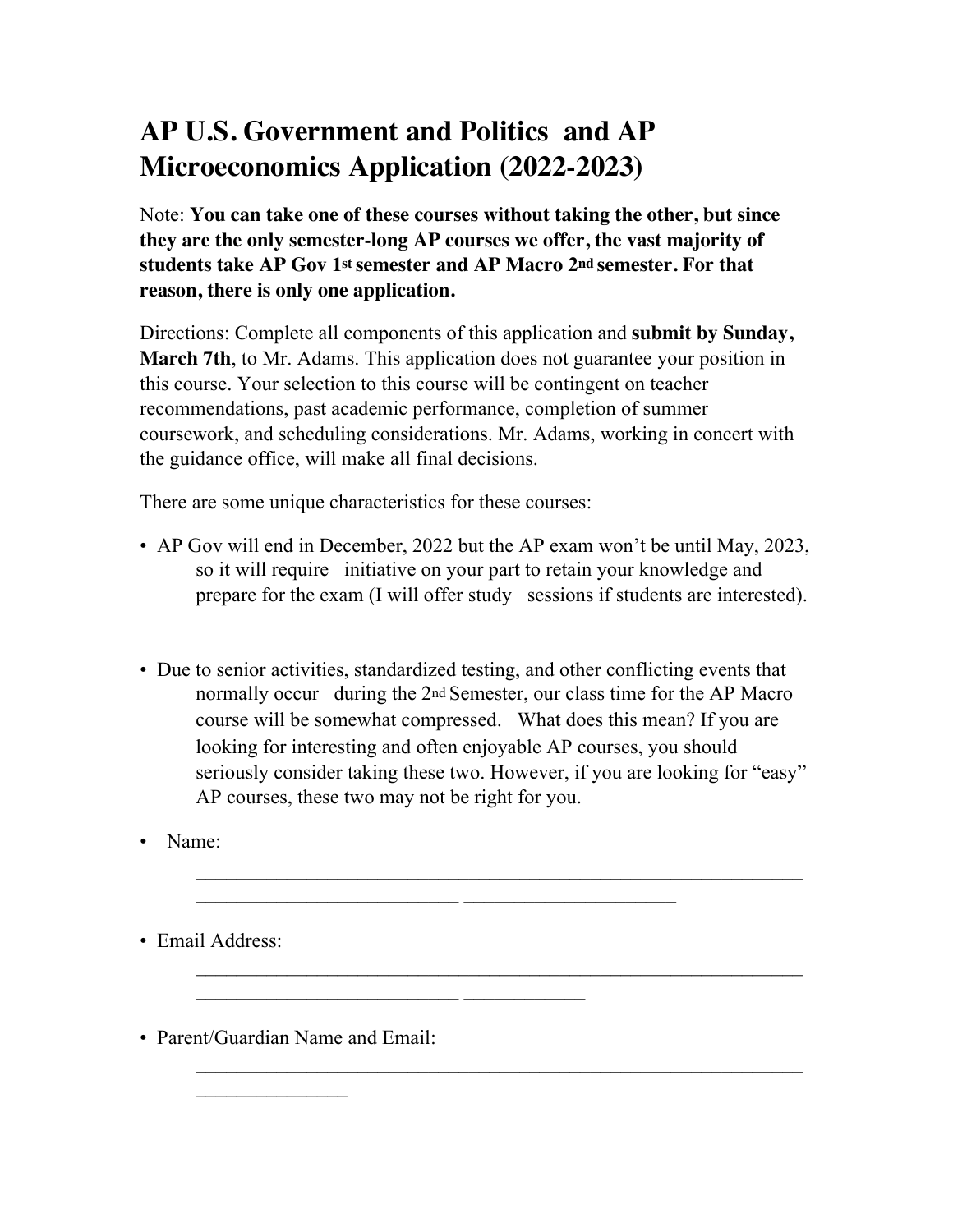| <b>Current Social Studies Class:</b>                                                                                                                                                                                                                                                                                                                                                                                                                          |
|---------------------------------------------------------------------------------------------------------------------------------------------------------------------------------------------------------------------------------------------------------------------------------------------------------------------------------------------------------------------------------------------------------------------------------------------------------------|
| • Current Social Studies Teacher:                                                                                                                                                                                                                                                                                                                                                                                                                             |
| • Grades in that class: $1st9$ weeks _______, $2nd9$ weeks ______, Current $(3rd)$                                                                                                                                                                                                                                                                                                                                                                            |
| • Current Social Studies Teacher Recommendation: Please print off the last<br>page of this application (AP U.S. Government and Politics and AP<br>Macroeconomics Application) and politely ask your current Social Studies<br>teacher to complete it for you by the deadline. Your teacher will place this<br>form in my box in the front office. Are you currently taking an AP Class?<br>If so, please list the class and your current grade in that class: |
| Are you frequently<br>absent from school? _______ yes _______ no If yes, what are the reasons for<br>these absences?                                                                                                                                                                                                                                                                                                                                          |
| Would you consider yourself to have strong study skills? _____ yes _____<br>nosep Why do you think that?                                                                                                                                                                                                                                                                                                                                                      |
| Are you self-motivated? $y = \frac{y \cos \theta}{\sin \theta}$ yes _______ no Are you capable of independent                                                                                                                                                                                                                                                                                                                                                 |
| Do you have an interest in how our federal government works? ______ yes ______<br>no                                                                                                                                                                                                                                                                                                                                                                          |
| AP courses are very demanding and rigorous. Are you willing to devote study time<br>each day outside of school to be successful in this course? ______ yes ______ no                                                                                                                                                                                                                                                                                          |

By taking this course you will be required to take the AP exam at the end of the school year. Passing this exam could result in college credit. Are you willing to do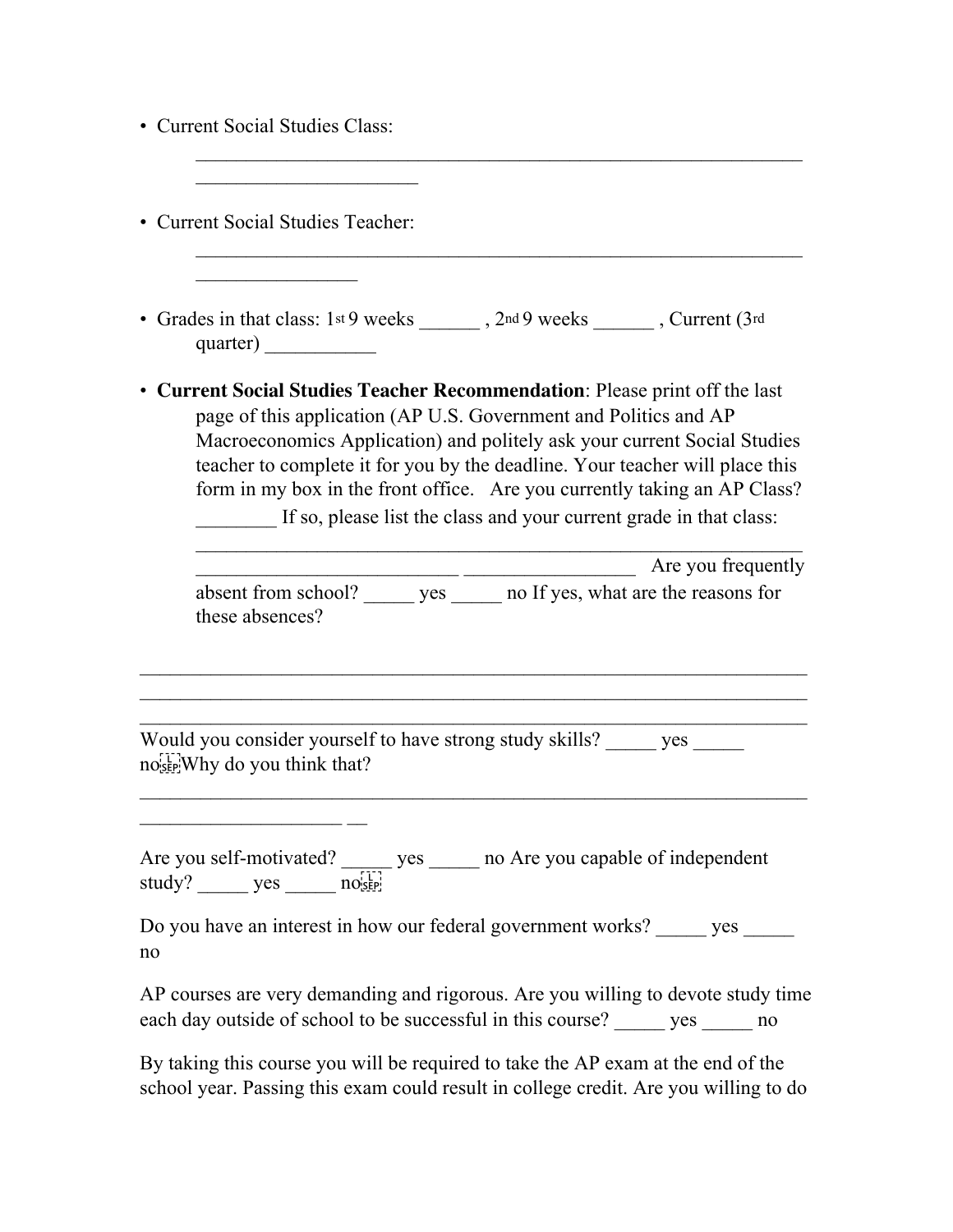all that you can in order to be successful on the exam? yes ho

Are you planning on being involved in extracurricular activities and/or sports next year?<sup>[1]</sup> yes no If so, what activities/sports?

 $\mathcal{L}_\text{max} = \mathcal{L}_\text{max} = \mathcal{L}_\text{max} = \mathcal{L}_\text{max} = \mathcal{L}_\text{max} = \mathcal{L}_\text{max} = \mathcal{L}_\text{max} = \mathcal{L}_\text{max} = \mathcal{L}_\text{max} = \mathcal{L}_\text{max} = \mathcal{L}_\text{max} = \mathcal{L}_\text{max} = \mathcal{L}_\text{max} = \mathcal{L}_\text{max} = \mathcal{L}_\text{max} = \mathcal{L}_\text{max} = \mathcal{L}_\text{max} = \mathcal{L}_\text{max} = \mathcal{$ 

Are you interested in taking both AP Gov and AP Micro? yes ho If not, which one are you most interested in?

 $\mathcal{L}_\text{max} = \mathcal{L}_\text{max} = \mathcal{L}_\text{max} = \mathcal{L}_\text{max} = \mathcal{L}_\text{max} = \mathcal{L}_\text{max} = \mathcal{L}_\text{max} = \mathcal{L}_\text{max} = \mathcal{L}_\text{max} = \mathcal{L}_\text{max} = \mathcal{L}_\text{max} = \mathcal{L}_\text{max} = \mathcal{L}_\text{max} = \mathcal{L}_\text{max} = \mathcal{L}_\text{max} = \mathcal{L}_\text{max} = \mathcal{L}_\text{max} = \mathcal{L}_\text{max} = \mathcal{$ 

 $\mathcal{L}_\text{max} = \mathcal{L}_\text{max} = \mathcal{L}_\text{max} = \mathcal{L}_\text{max} = \mathcal{L}_\text{max} = \mathcal{L}_\text{max} = \mathcal{L}_\text{max} = \mathcal{L}_\text{max} = \mathcal{L}_\text{max} = \mathcal{L}_\text{max} = \mathcal{L}_\text{max} = \mathcal{L}_\text{max} = \mathcal{L}_\text{max} = \mathcal{L}_\text{max} = \mathcal{L}_\text{max} = \mathcal{L}_\text{max} = \mathcal{L}_\text{max} = \mathcal{L}_\text{max} = \mathcal{$ 

Why do you wish to be considered for one or both of these courses?

Is there anything not asked on this application that you wish me to consider during the selection process?

 $\mathcal{L}_\text{max} = \mathcal{L}_\text{max} = \mathcal{L}_\text{max} = \mathcal{L}_\text{max} = \mathcal{L}_\text{max} = \mathcal{L}_\text{max} = \mathcal{L}_\text{max} = \mathcal{L}_\text{max} = \mathcal{L}_\text{max} = \mathcal{L}_\text{max} = \mathcal{L}_\text{max} = \mathcal{L}_\text{max} = \mathcal{L}_\text{max} = \mathcal{L}_\text{max} = \mathcal{L}_\text{max} = \mathcal{L}_\text{max} = \mathcal{L}_\text{max} = \mathcal{L}_\text{max} = \mathcal{$ 

 $\mathcal{L}_\text{max} = \mathcal{L}_\text{max} = \mathcal{L}_\text{max} = \mathcal{L}_\text{max} = \mathcal{L}_\text{max} = \mathcal{L}_\text{max} = \mathcal{L}_\text{max} = \mathcal{L}_\text{max} = \mathcal{L}_\text{max} = \mathcal{L}_\text{max} = \mathcal{L}_\text{max} = \mathcal{L}_\text{max} = \mathcal{L}_\text{max} = \mathcal{L}_\text{max} = \mathcal{L}_\text{max} = \mathcal{L}_\text{max} = \mathcal{L}_\text{max} = \mathcal{L}_\text{max} = \mathcal{$ 

| Date: |
|-------|
|       |
|       |
|       |

Signature :  $\frac{1}{\sqrt{1-\frac{1}{2}}}\left\{ \frac{1}{2}, \frac{1}{2}, \frac{1}{2}, \frac{1}{2}, \frac{1}{2}, \frac{1}{2}, \frac{1}{2}, \frac{1}{2}, \frac{1}{2}, \frac{1}{2}, \frac{1}{2}, \frac{1}{2}, \frac{1}{2}, \frac{1}{2}, \frac{1}{2}, \frac{1}{2}, \frac{1}{2}, \frac{1}{2}, \frac{1}{2}, \frac{1}{2}, \frac{1}{2}, \frac{1}{2}, \frac{1}{2}, \frac{1}{2}, \frac{1}{2}, \frac{1}{2}, \frac{1}{2$ 

**Note: The writing requirement on the following page is for AP Government and Politics. It will suffice for both courses. However, if you are only planning to take AP Macro during the 2nd Semester, see me about the writing requirement.**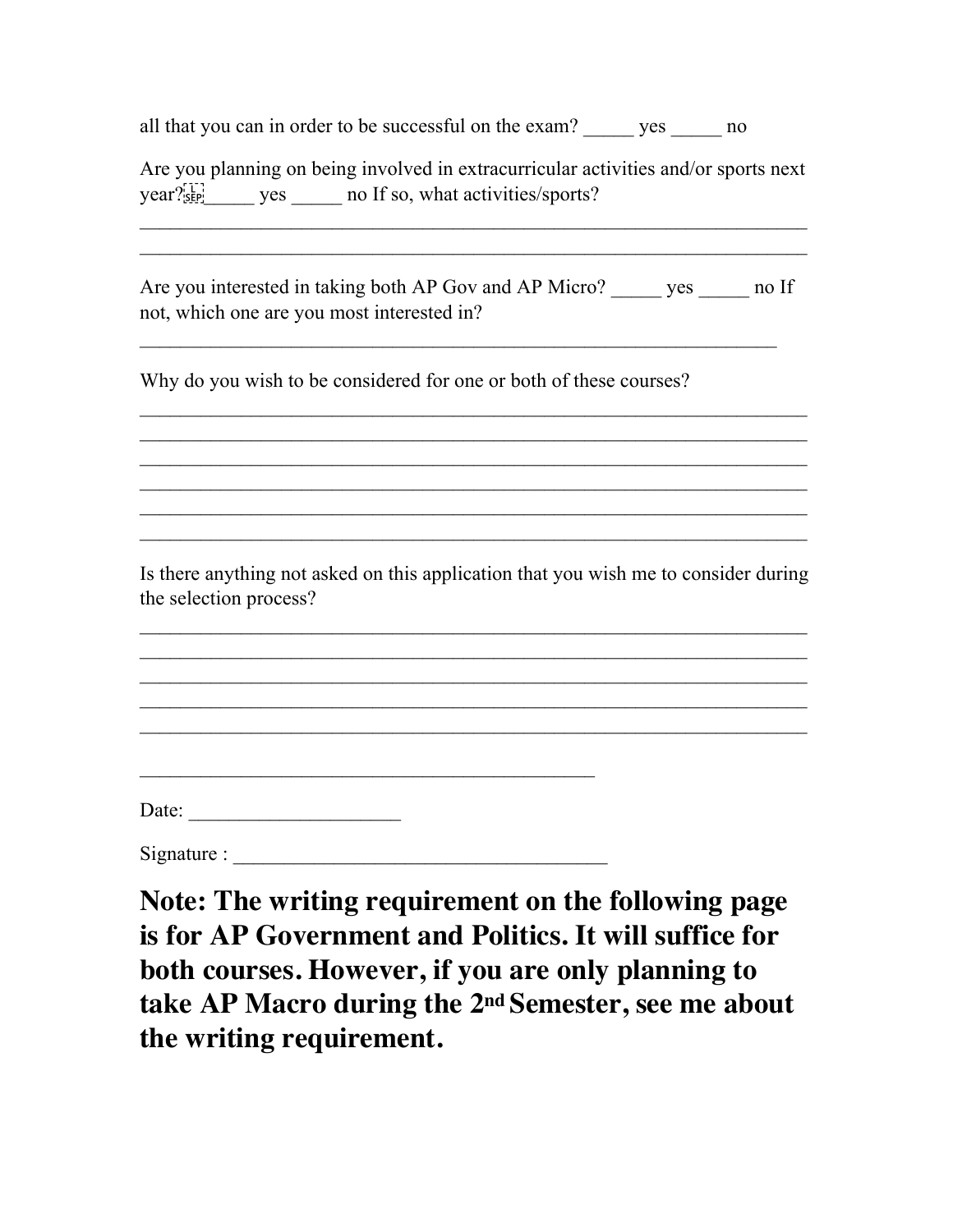**Mr. Adams McKeel Academy of Technology Advanced Placement United States Government and Politics (Course Code – 2106430)** 

**\_\_\_\_\_\_\_\_\_\_\_\_\_\_\_\_\_\_\_\_\_\_\_\_\_\_\_\_\_\_\_\_\_\_\_\_\_\_\_\_\_\_\_\_\_\_\_\_\_\_\_\_\_\_\_\_\_\_\_\_\_\_\_** 

**NameofApplicant:** 

**Date: \_\_\_\_\_\_\_\_\_\_\_\_\_\_\_\_\_\_\_\_** 

**Directions:** *Respond to the FRQ prompt below on a separate sheet of paper to serve as an example of your writing skills. Your response should be typed (in 12 pt., Arial font preferred). Staple this essay prompt sheet and your FRQ response to your application. Please have the application on top, this page in the middle, and your typed FRQ response on the bottom when you staple them together for submission.* 

*Read the prompt carefully. Be sure that you answer all parts of the prompt and fully explain/support your responses. While any AP teacher would expect an AP-caliber student to use proper grammar and spelling, I am much more interested in your thought process at this point. I'm a quality vice quantity type of teacher when it comes to writing, so there is no set length requirement. I'm looking for you to tell me what you think and why. As long as you fully explain your responses, length is not an issue. I am not a fan of including a lot of unnecessary fluff in writing.* 

**Free Response Question (FRQ) Prompt:** 

**The Westboro Baptist Church (WBC) of Topeka, Kansas has been in the news quite often in the last few years. They have made a name for themselves by picketing places and events that have caused outrage by many. While their picketing activities have been peaceful, their words and signs have been anything but. For example, members of the church picket the funerals of dead soldiers carrying signs that say things like "Thank God for Dead Soldiers", "Thank God for IEDs" (improvised explosive devices), and "Thank God for 9/11". Their vitriolic hate speech has targeted many minority groups in this country.** 

**In 2013, the WBC picketed four local high school graduations (Lakeland, Haines City, Harrison School for the Arts, and Lake Region) that were held at the Lakeland Center and on Florida Southern University campus, claiming perverts ran the schools. They picketed several Lakeland church services as well (First Baptist, First United Methodist, and St. Joseph Catholic). While these demonstrations were peaceful, they were certainly unpleasant for**